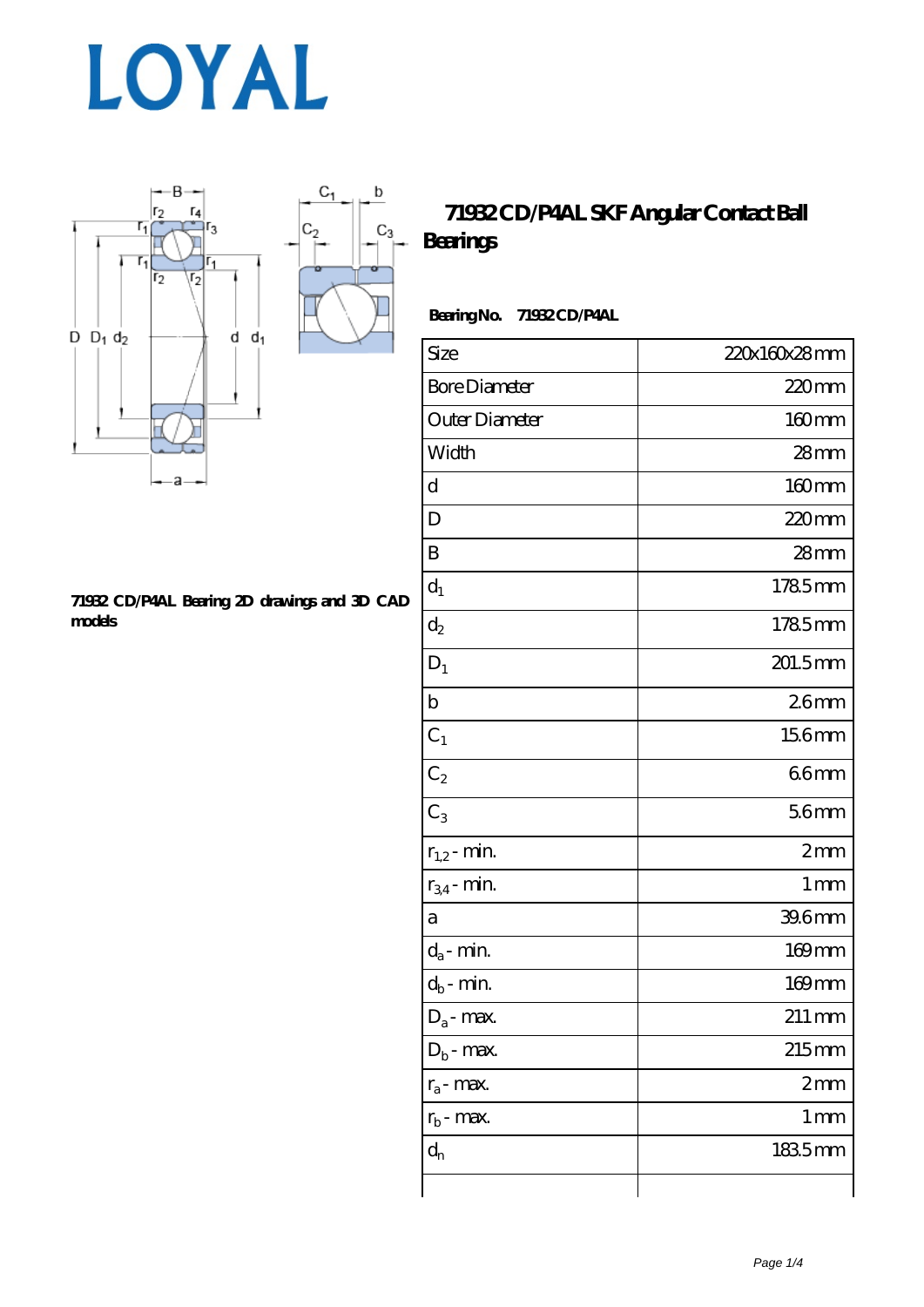# LOYAL

| Basic dynamic load rating -<br>C         | 130kN        |
|------------------------------------------|--------------|
| Basic static load rating - $C_0$         | 160kN        |
| Fatigue load limit - $P_{\rm u}$         | 5kN          |
| Limiting speed for grease<br>lubrication | 6000r/min    |
| Limiting speed for oil<br>lubrication    | 9000mm/min   |
| Ball - $D_w$                             | $1905$ mm    |
| Ball - z                                 | 28           |
| $G_{ref}$                                | $33$ cm $3$  |
| Calculation factor - $f_0$               | 164          |
| Preload class $A - G_A$                  | 490N         |
| Preload class $B - G_B$                  | 980N         |
| Preload class $C - G_C$                  | 1960N        |
| Preload class $D - G_D$                  | 3920N        |
| Calculation factor - f                   | 1.27         |
| Calculation factor - f                   | 1            |
| Calculation factor - $f_{2A}$            | 1            |
| Calculation factor - $f_{\text{2B}}$     | 1.04         |
| Calculation factor - $f_{\chi}$          | 1.09         |
| Calculation factor - $f_{2D}$            | 1.15         |
| Calculation factor - $f_{HC}$            | 1            |
| Preload class A                          | 166N/micron  |
| Preload class B                          | 227N/micron  |
| Preload class C                          | 321 N/micron |
| Preload class D                          | 471 N/micron |
| $d_1$                                    | 1785mm       |
| $\mathrm{d}_2$                           | 1785mm       |
| $D_1$                                    | 201.5mm      |
| $C_{1}$                                  | 156mm        |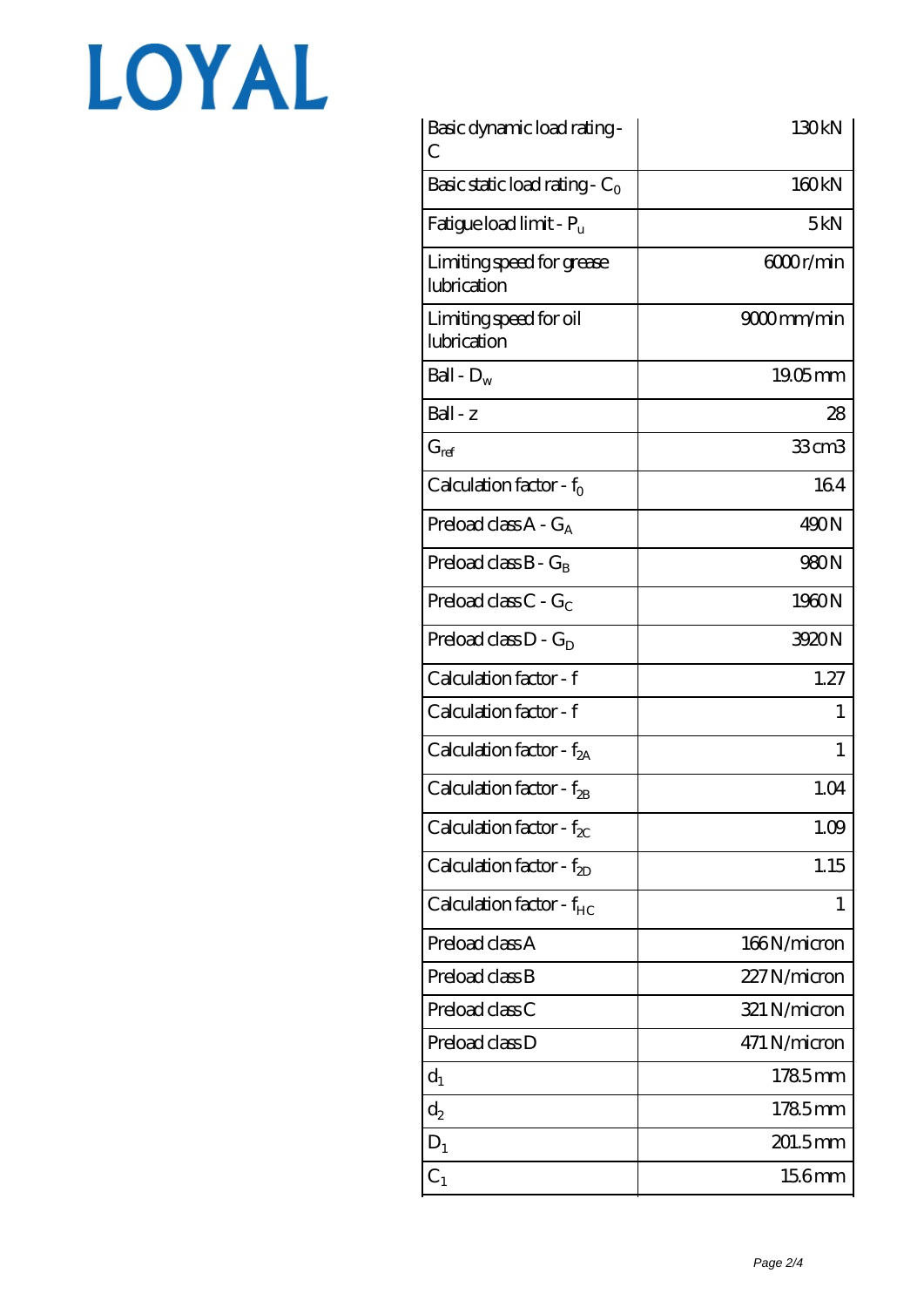# LOYAL

| $\mathrm{C}_2$                                | 66mm                   |
|-----------------------------------------------|------------------------|
| $C_3$                                         | 56mm                   |
| $r_{1,2}$ min.                                | 2mm                    |
| $r_{34}$ min.                                 | $1 \,\mathrm{mm}$      |
| $d_a$ min.                                    | 169mm                  |
| $d_h$ min.                                    | $169$ mm               |
| $D_a$ max.                                    | $211 \,\mathrm{mm}$    |
| $D_{\rm b}$ max.                              | $215$ <sub>mm</sub>    |
| $r_a$ max.                                    | 2mm                    |
| $rb$ max.                                     | 1 <sub>mm</sub>        |
| $d_{n}$                                       | 1835mm                 |
| Basic dynamic load rating C                   | 130kN                  |
| Basic static load rating $C_0$                | 160 <sub>kN</sub>      |
| Fatigue load limit Pu                         | 5kN                    |
| Attainable speed for grease<br>lubrication    | 6000r/min              |
| Attainable speed for oil-air<br>lubrication   | 9000r/min              |
| Ball diameter $D_w$                           | $19.05$ mm             |
| Number of balls z                             | 28                     |
| Reference grease quantity<br>$G_{\text{ref}}$ | $33 \text{cm}^3$       |
| Preload class $A G_A$                         | 490N                   |
| Static axial stiffness, preload<br>classA     | $166N/\mu$ m           |
| Preload class $BG_R$                          | 980N                   |
| Static axial stiffness, preload<br>classB     | $227N/\mu$ m           |
| Preload class C $G_C$                         | 1960N                  |
| Static axial stiffness, preload<br>classC     | $321 N/\mu$ m          |
| Preload class D $G_D$                         | 3920N                  |
| Static axial stiffness, preload<br>classD     | $471\,\mathrm{N}\mu$ m |